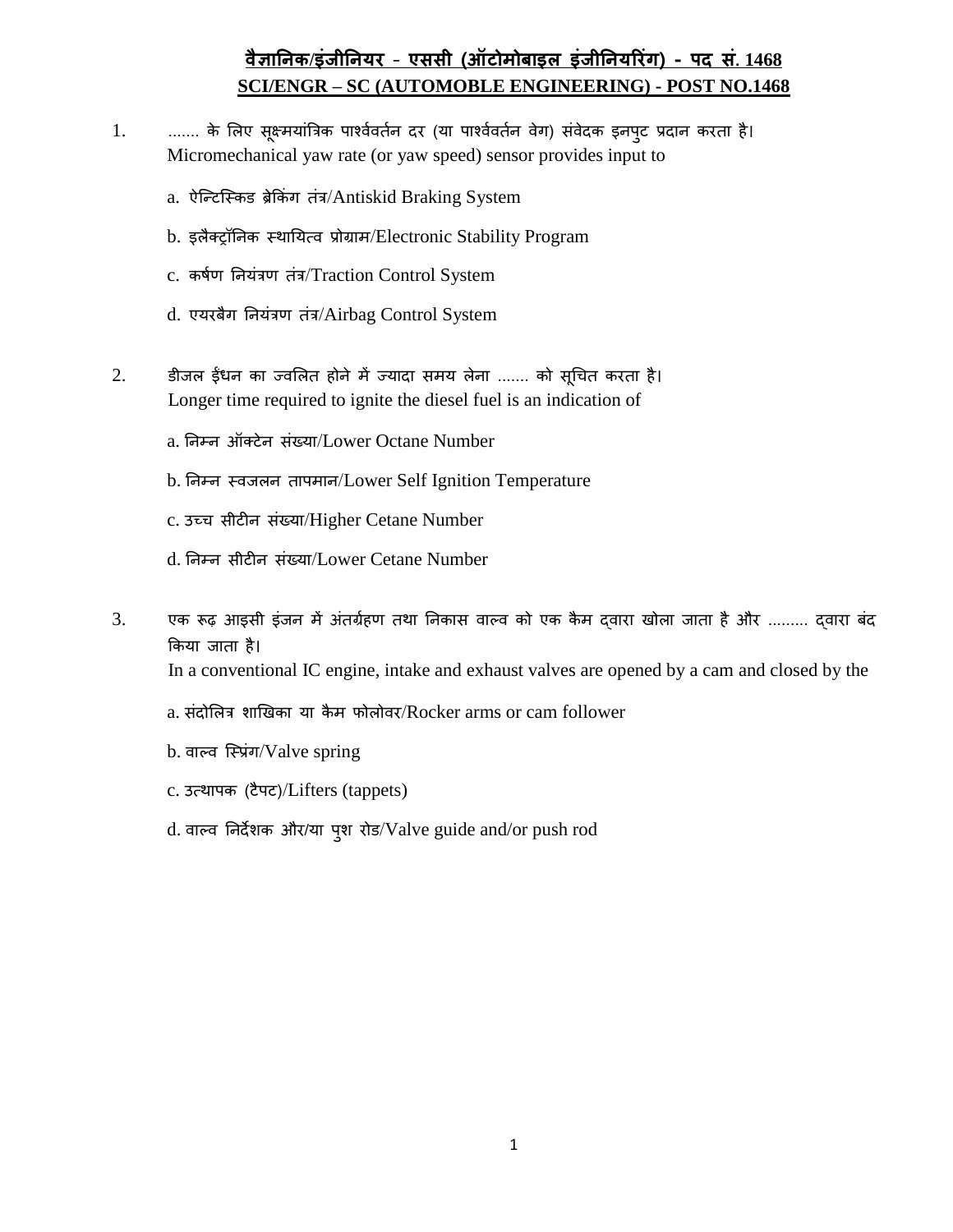- 4. धनात्मक क्रैंककेस संवातन प्रणाली का प्रकार्य ......... है। Function of positive crankcase ventilation system is to
	- a. ईंधन को वायु से मिश्रित करना/Mix fuel with air
	- b. क्रैंककेस से धमन गैसों को अंतर्ग्रहण प्रणाली में वापस लाना

Return blow-by gases from the crankcase to the intake system

c. वायु-ईंधन मिश्रण में भंवरदार गति पैदा करते हुए दहन को प्रोन्नत करना

Promote combustion by creating a swirling movement in the air-fuel mixture

d. धमन गैसों को निकास मानिफोल्ड की ओर ले जाना

Direct blow-by gases to the exhaust manifold

5. वाहन और इंजन उत्सर्जन प्रमाणीकरण परीक्षण में रसो-संदीप्ति विधा का प्रयोग ..... के सांद्रण के विश्लेषण हेत् किया जाता है।

In vehicle and engine emissions certification testing, chemiluminescence method is used to analyse concentration of

- a. NOx
- b. CO
- c. HC
- $d. CO<sub>2</sub>$
- 6. कैश संसूचन तथा एयरबैग का संपूर्ण प्रस्तरण होने के बीच में लगभग ......... का समय रहता है। The time between crash detection and complete deployment of the airbag is approximately
	- $a. 10$  मिलि सेकण्ड/ms
	- $b. 50$  मिलि सेकण्ड/ $ms$
	- c. 100 लमलि सेकण्ड/ms
	- d. 200 लमलि सेकण्ड/ms
- 7. यात्री गाड़ी के एक प्ररूपी समान रेल डायरेक्ट ईंधन अंतःक्षेपण में अंतःक्षेपण दाब करीब ...... होता है। Injection pressure in a typical common rail direct fuel injection of passenger vehicle is about
	- a.  $2000$  बार/bar
	- $b. 1000$  बार/ $bar$
	- c.  $100$  बार/bar
	- d.  $10 \frac{1}{\text{N}}$ bar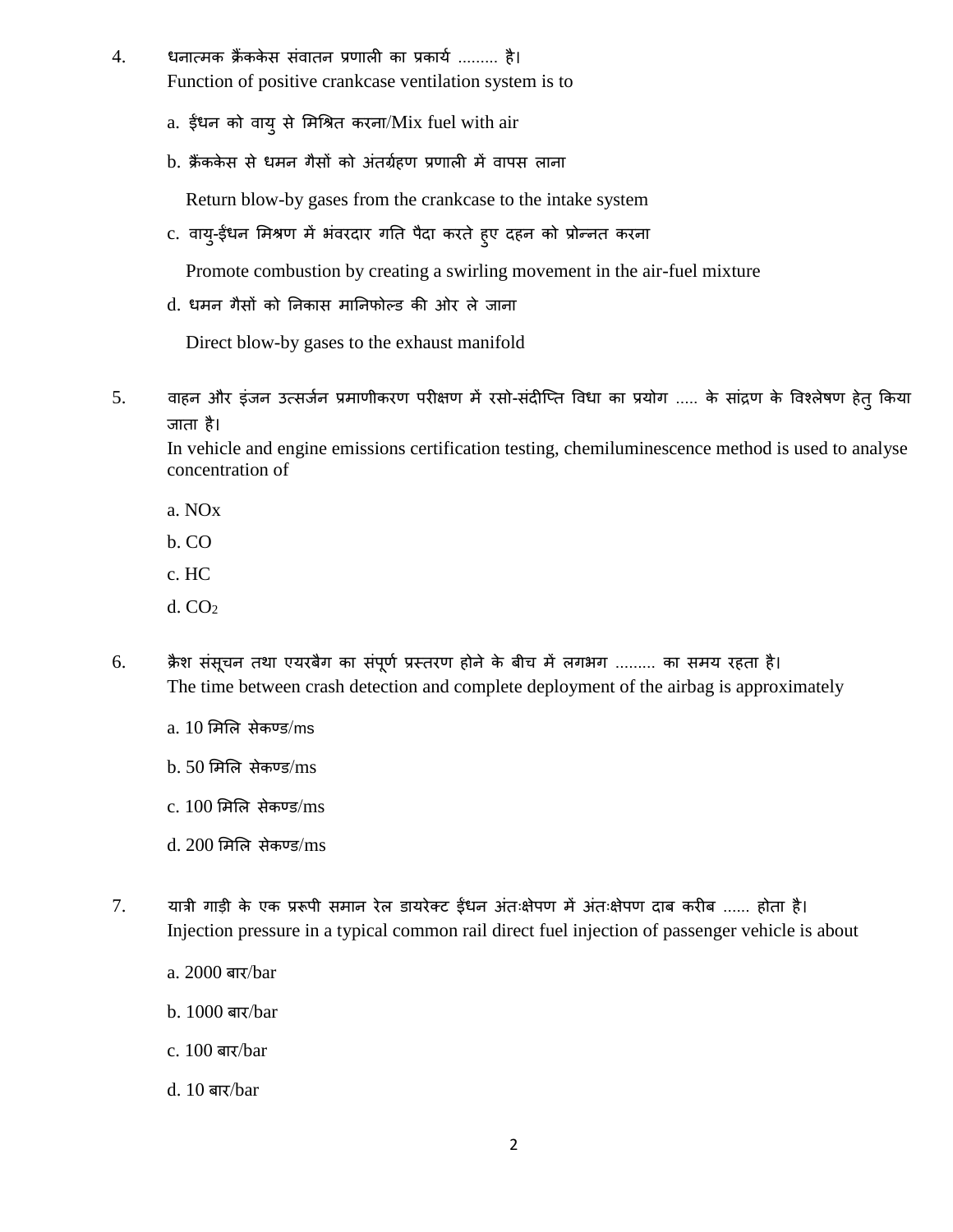8. 40 ग्राम द्रव्यमान के बर्फ को 50 °C पर रखे 200 ग्राम जल से मिलाया जाता है। संपूर्ण बर्फ के गलने के पश्चात जल के अंतिम तापमान का परिकलन कीजिए। जल की विशिष्ट ऊष्मा क्षमता = 1 कैलोरी प्रति ग्राम और बर्फ संगलन की गुप्त ऊष्मा 80 कैलोरी प्रति ग्राम है। A piece of ice of mass 40 g is added to 200 g of water at 50  $^{\circ}$ C. Calculate the final temperature of water when all the ice has melted. Specific heat capacity of water  $= 1$  calorie/g and latent heat of

a.  $42.5\text{ °C}$ 

fusion of ice  $= 80$  calorie/g

- b.  $36.7 \text{ °C}$
- c.  $28.3 \text{ °C}$
- d. 26.5 <sup>o</sup>C

9. एक उत्साही वाहनचालक ने अपनी ओईएम टायर 160/80 R14 को 180/50 R16 से बदल डाला। वास्तविक वेग कितना होगा अगर चालमापी का पाठ्यांक 90 किलोमीटर प्रति घंटा है? An automotive enthusiast changed his OEM tyre 160/80 R14 to 180/50 R16. What will be the actual speed if speedometer reads 90 km/h?

a. 86.5 किलोमीटर प्रति घंटा/km/h

b.  $93.5$  किलोमीटर प्रति घंटा/km/h

c. कोई परर्र्वन नहीां/No change

d. डाटा अपर्याप्त/Data insufficient

- 10. हिल स्टार्ट असिस्ट के लिए ईसीयू दवारा माने जानवाला मुख्य माप ....... से है। The foremost measurement considered by the ECU for Hill Start Assist is from
	- a. ऐंठन संवेदक/Torque sensor
	- b. आननर्म पी/Inclinometer
	- c. घूर्णवेगमापी/Tachometer
	- d. पश्च कैमरा/Reverse camera
- 11. एक कॉलम के लिए आकुंचन-भार ......... के प्रतिलोमी आनुपातिक है। The buckling load for a column is inversely proportional to
	- a. प्रत्यास्थता गुणांक/modulus of elasticity
	- b. कॉलम की लंबाई/length of column
	- c. कॉलम की लंबाई का वर्ग/square of length of column
	- d. जड़त्व आघूर्ण क्षेत्र/area moment of inertia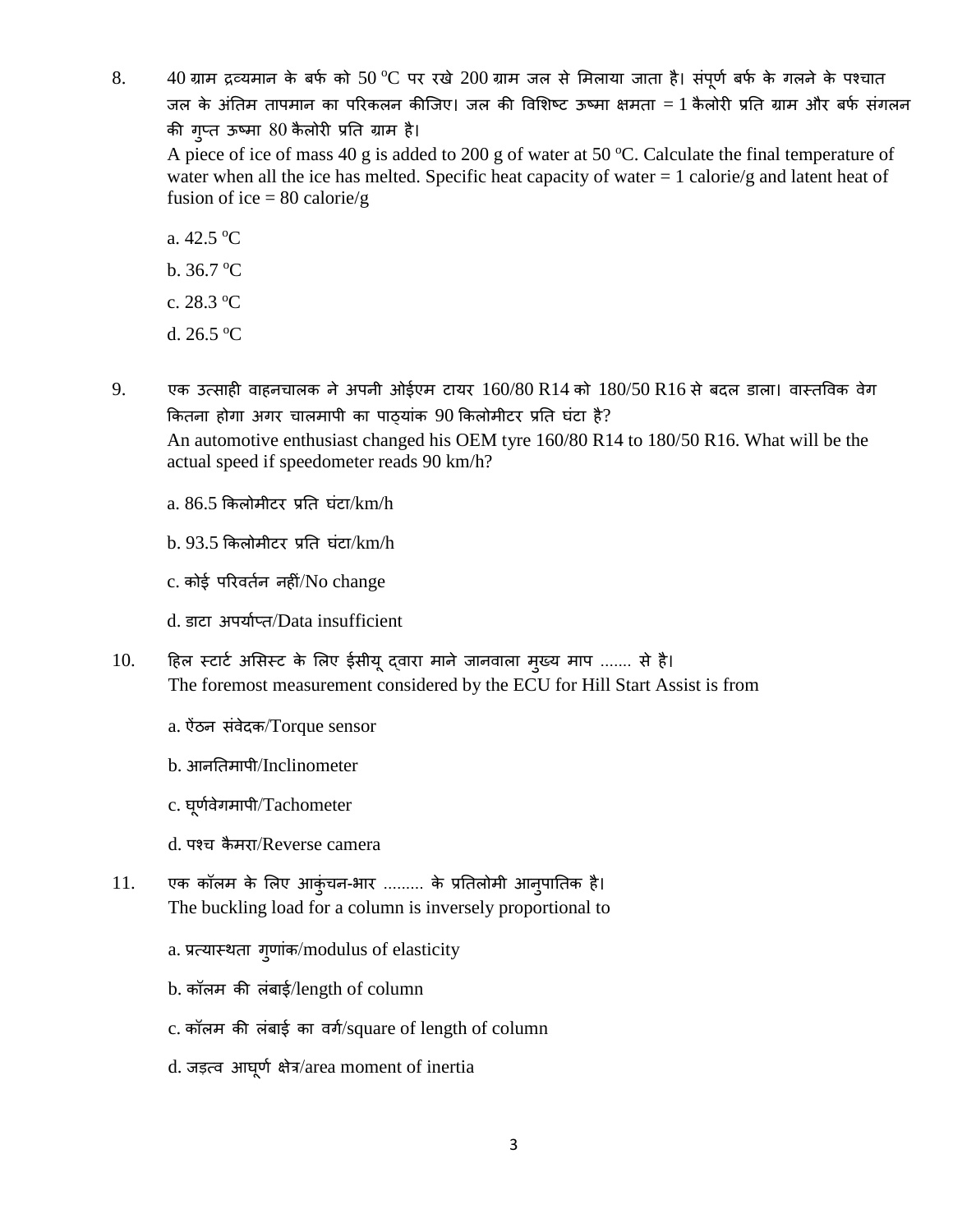- 12. गिरते हुए द्रव बिंदुक ..... के कारण गोलाकार है/Falling liquid droplets are spherical, because of
	- a. गुरुत्व/Gravity
	- b. बिंदुक के ऊपर वाय् प्रवाह/Air flow over droplet
	- c. श्यानता/Viscosity
	- d. पृष्ठ तनाव/Surface tension
- 13. केंद्रीय मोटर वाहन नियम, 1989 के अनुसार हॉर्न के लिए रव परास ......... निर्धारित किया गया है। As per Central Motor Vehicle Rules, 1989, noise range for horns has been fixed as
	- a. 90 dB और/and 110 dB
	- b. 93 dB और/and 112 dB
	- c. 83 dB और/and 102 dB
	- d. 85 dB और/and 105 Db
- 14. एसएई और जीआइएस मानकों के अनुसार यांत्रिक सीस अम्ल बैटरियों के लिए As per SAE and JIS standards for automotive lead acid batteries,
	- a. ऋणात्मक टर्मिनल धनात्मक पोस्ट से बड़ा है/negative terminal is larger than positive post
	- b. धनात्मक टर्मिनल ऋणात्मक पोस्ट से बड़ा है/positive terminal is larger than negative post
	- c. दोनों टर्मिनलों का आकार समान है/both terminals are equal in size
	- d. उपर्युक्त में से कोई भी नहीं/none of the above
- 15. उत्प्रेरकी परिवर्तक HC में CO और NO गैसों को ....... नियंत्रित किया जाता है। In a catalytic converter HC, CO and NO gases are controlled by
	- a. NO और CO के लिए उत्प्रेरक का ऑक्सीकरण करके और HC के लिए उत्प्रेरक कम करते हुए oxidizing catalyst for NO and CO and reducing catalyst for HC
	- b. HC और CO के लिए उत्प्रेरक का ऑक्सीकरण करके और NO के लिए उत्प्रेरक कम करते हुए oxidizing catalyst for HC and CO and reducing catalyst for NO
	- c. केवल उत्प्रेरक कम करते हुए/Reducing catalyst alone
	- d. केवल उत्प्रेरक का ऑक्सीकरण करते हुए/Oxidising catalyst alone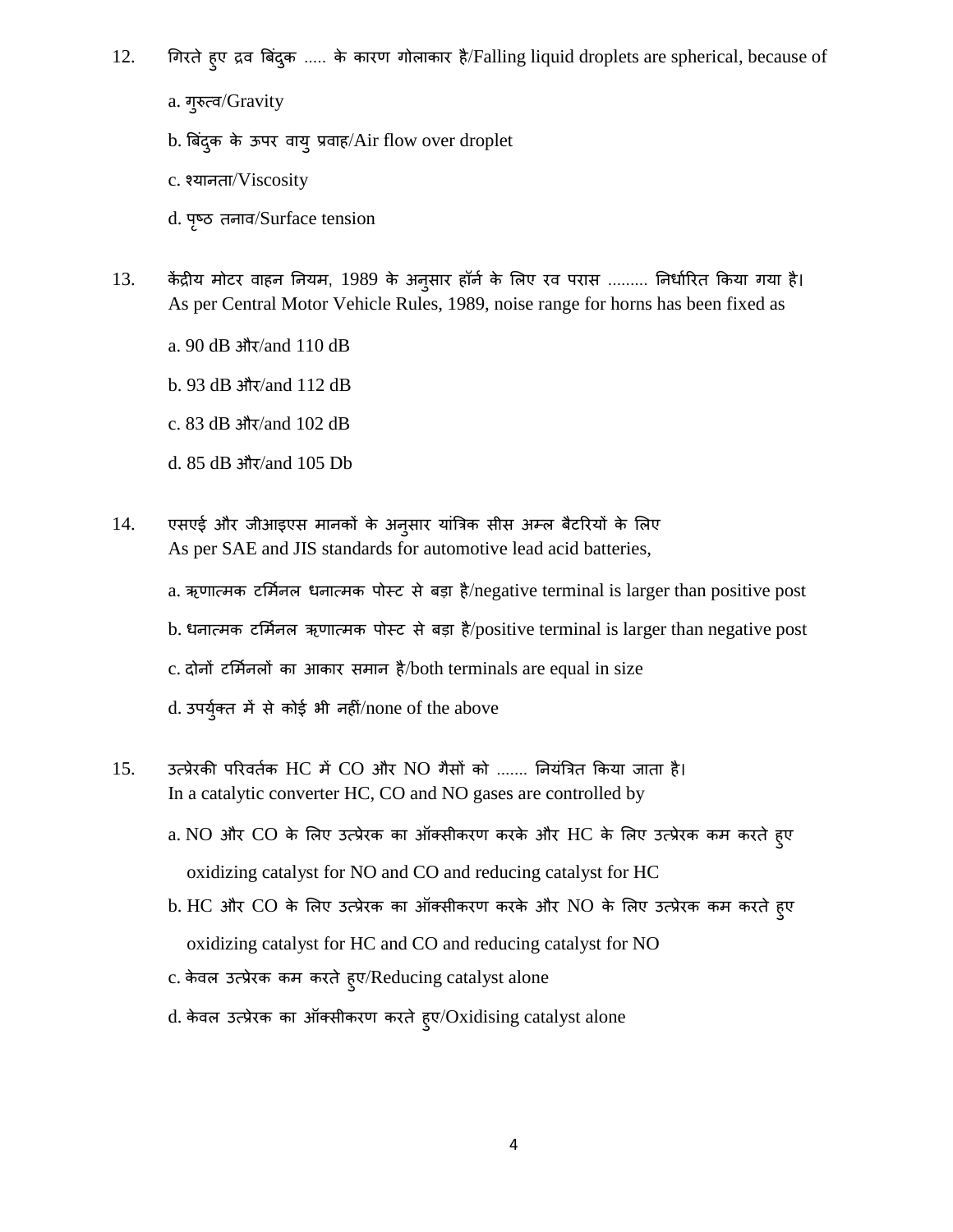- 16. एक कार में एयर डाम और पश्च अपहारक ..... के लिए है/Air dam and rear spoilers on a car are to
	- a. अधःबल बढ़ाने/Increase downforce
	- b. सुंदरता और दिखाव-बनाव सुधारने/Improve the aesthetics and appearance
	- $c$ . कार के ऊपर वाय् प्रवाह बेहतर करने/Smoothen air flow over  $car$
	- d. रव कम करने/Reduce noise
- 17. एक श्यान तरल एक नलि में प्रवाह कर रहा है और परिकलित रेनोल्ड्स संख्या  $800$  है। घर्षण ग्णांक कितना है? A viscous fluid is flowing through a tube and calculated Reynolds number is 800. What is the friction factor?
	- a. 0.05
	- b. 0.08
	- c. 0.025
	- d. 0.80
- 18. एक ठोस वृत्ताकार सिलिंडर अपनी ही अक्ष में घूर्णन कर रहा है। अगर उसकी लंबाई 5% बढ़ा दी जाती है, तो उसी अक्ष में जड़त्व आघूर्ण द्रव्यमान की प्रतिशतता में ...... की वृद्धि होगी। A solid circular cylinder is rotating about its own axis. If its length is increased by 5%, the percentage increase in the mass moment of inertia about the same axis is
	- a. 10%
	- b. 2.5%
	- c. 0%
	- d. 5%
- 19. पक डीज़ल इंजन जब लोड के अधीन हो या जब त्वरण पेडल विमुक्त किया जाए, तो उसमें ......... वह युक्ति है, जो यह सुनिश्चित करती है कि इंजन का वेग निष्क्रिय वेग से कम होकर रुक न जाए। For a diesel engine, when under load or when the accelerator pedal is released, device that ensures engine speed doesn't drop below the idling speed to a standstill, is
	- a. गतिपालक चक्र/Flywheel
	- b. ग्नवर/Governor
	- c. अंतःक्षेपित्र/Injector
	- d. चगयर बक्ट्स/Gear box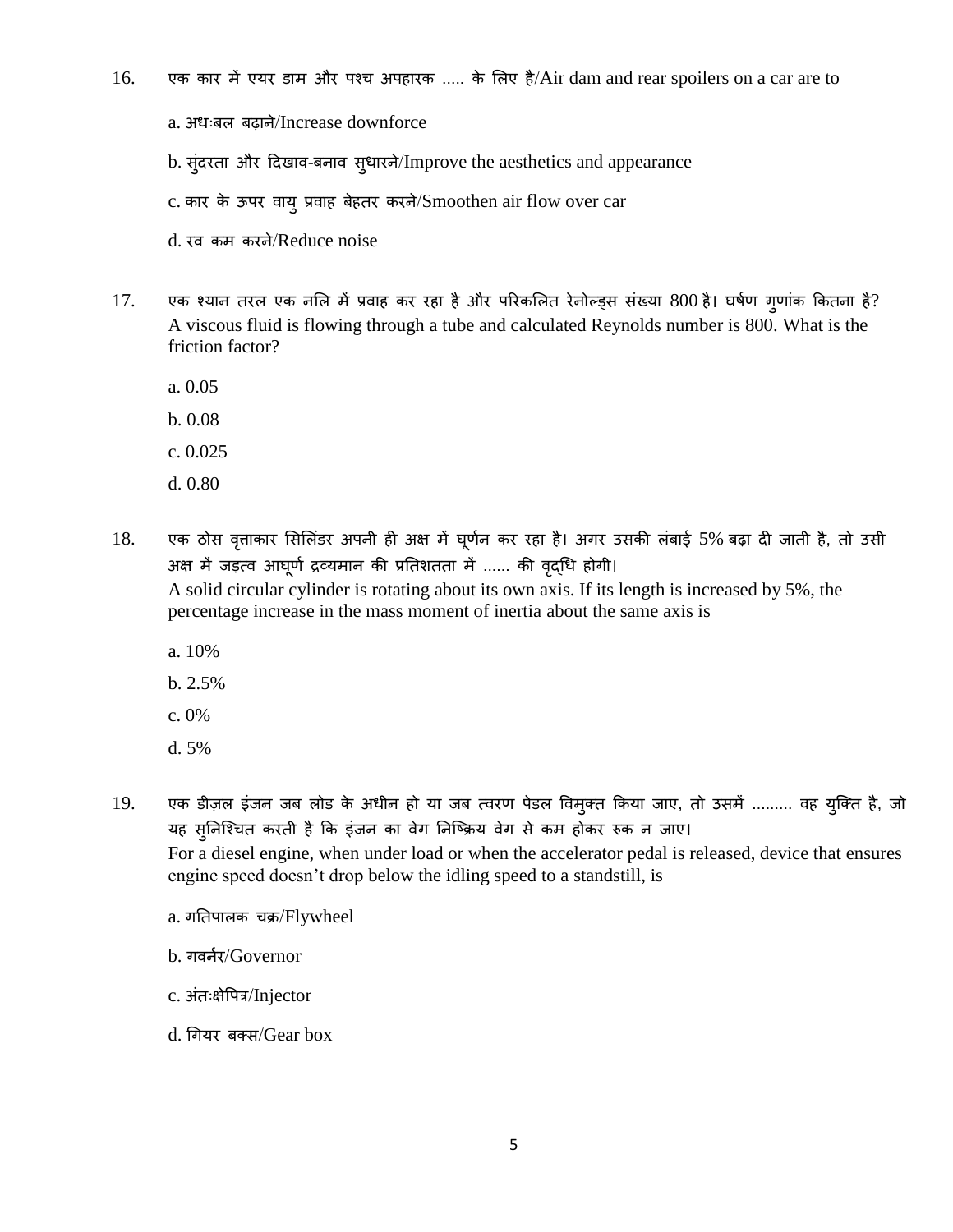- $20.$  निम्नलिखित प्रकाश स्रोतों को प्रकाशीय दक्षता (Lumens/W) के ह्रासमान क्रम में वर्गीकृत करें। Arrange the following light sources in the decreasing order of lighting efficiency (Lumens/W) 1. हैलोजन लैंप/Halogen lamp 2. तापदीप्त लैंप/incandescent lamp 3. एलईडी/LED 4. सीएफएल/CFL
	- a. 4, 3, 2, 1 b. 3, 4, 1, 2 c. 4, 3, 1, 2
	- d. 3, 4, 1, 2
- 21. एक आदर्शतः अभिकल्पित दहन कक्ष के लिए यदि पृष्ठ से आयतन के अनुपात को वर्धित किया जाता है, तो ...... If the surface to volume ratio of an ideally designed combustion chamber is increased, then
	- a. NOx उत्सर्जन बढ़ता है/NOx Emission Increases
	- b. HC उत्सर्जन बढ़ता है/HC Emission Increases
	- c. CO उत्सर्जन घटता है/CO Emission decreases
	- d. उपयुक्ट्व र् सभी/All of the above
- $22.$  भारत में एक प्रीमियम पेट्रोल ब्रांड में 'स्पीड  $93$ ' लिखा हुआ है, इसमें  $93$  ...... है। In India, a premium petrol brand reads 'Speed 93', where 93 is
	- a. रिसर्च ऑक्टेन संख्या/Research Octane Number
	- b. मोटर ऑक्टेन संख्या/Motor Octane Number
	- c. रोड ऑक्ट्टेन सांख्य /Road Octane Number
	- d. रेगुलर ऑक्टेन संख्या/Regular Octane Number
- $23.$  कारों के निर्माण के लिए समुच्चयन लाइन प्रक्रिया को पैटेंट किसने किया? Who patented the assembly line process for manufacturing cars?
	- a. हेनरी फोर्ड/Henry Ford
	- b. रान्सम ऑल्ड्स/Ransom Olds
	- c. कार्ल बेंस/Karl Benz
	- d. न्जयो्टनी ऐगनेल्िी/Giovanni Agnelli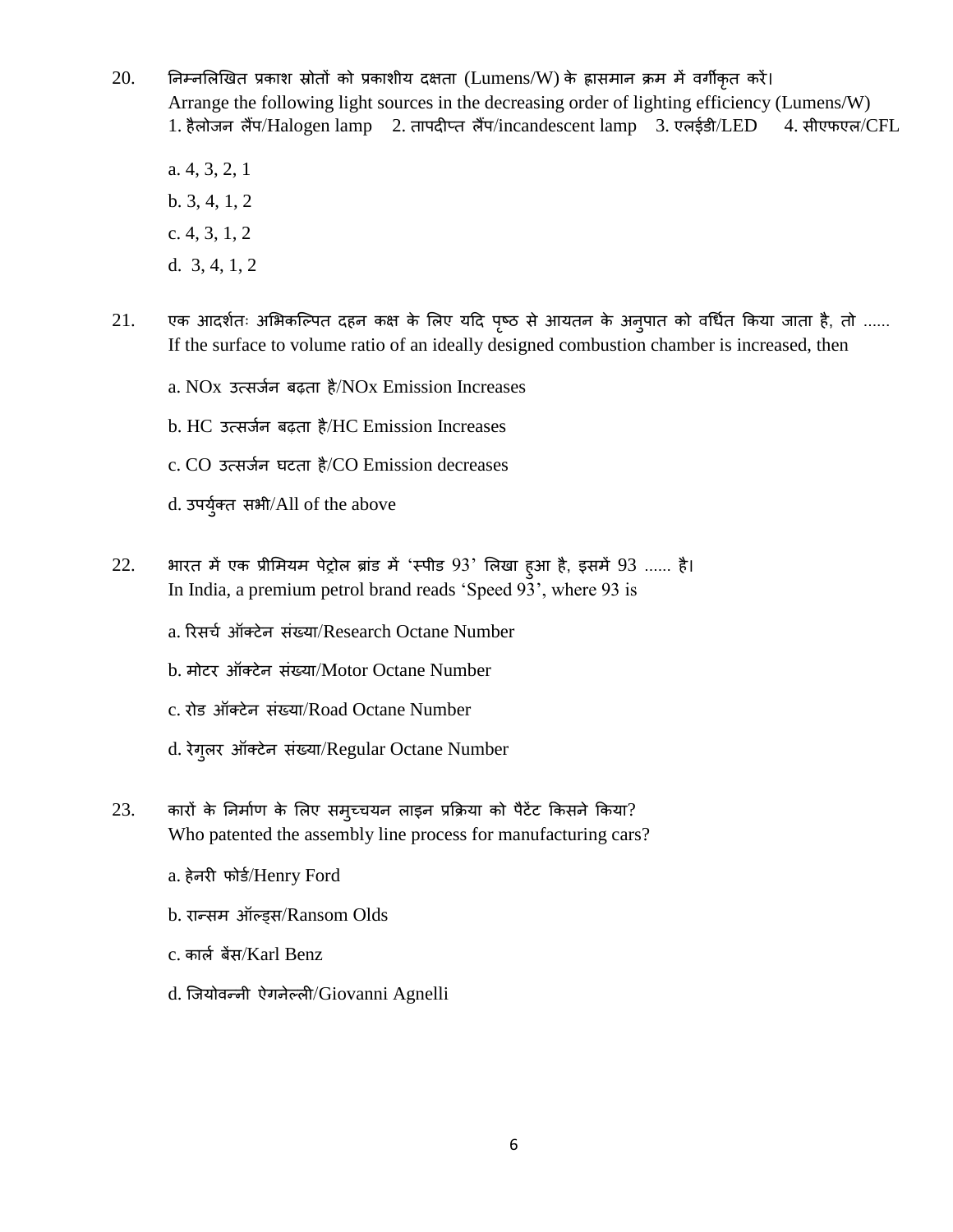- 24. वोल्वो की "i-ART" प्रौदयोगिकी का संबंध ...... से है/Volvo's "i-ART" technology relates to a. वाल्व काल-मापन नियंत्रण/Valve Timing Control
	- b. ईंधन अंतःक्षेपण नियंत्रण/Fuel Injection Control
	- c. ज्वलन काल-मापन नियंत्रण/Ignition Timing Control
	- d. उत्सजवन ननयांिण/Emission Control
- 25. 185  $\mathrm{F}$  को .......... के रूप में निरूपित किया जा सकता है/185  $\mathrm{F}$  can be represented as
	- a. 103 °C
	- b. 358 K
	- c. 85 K
	- d.  $358 °C$
- $26.$  एक पेट्रोल इंजन में स्पार्क प्लग में लगाया गया उच्च वोल्टता ..... होगा। In a petrol engine, high voltage applied to spark plug is in the order of
	- a. 1 kV
	- b. 2 kV
	- c. 11 kV
	- d. 22 kV
- $27.$  परिशुदध बॉल बेयरिंग, रोलर बेयरिंग तथा टेपरित रोलर बेयरिंग में लोड वहन करनेवाले घटकों के उत्पादन के लिए साधारणतया उपयोग किया जानेवाला पदार्थ ....... है। The most common material used to produce the load carrying components in precision ball
	- bearings, roller bearings, and tapered roller bearings is
	- a. AISI 304L
	- b. SAE 52100
	- c. DIN 17200
	- d. UNS S34800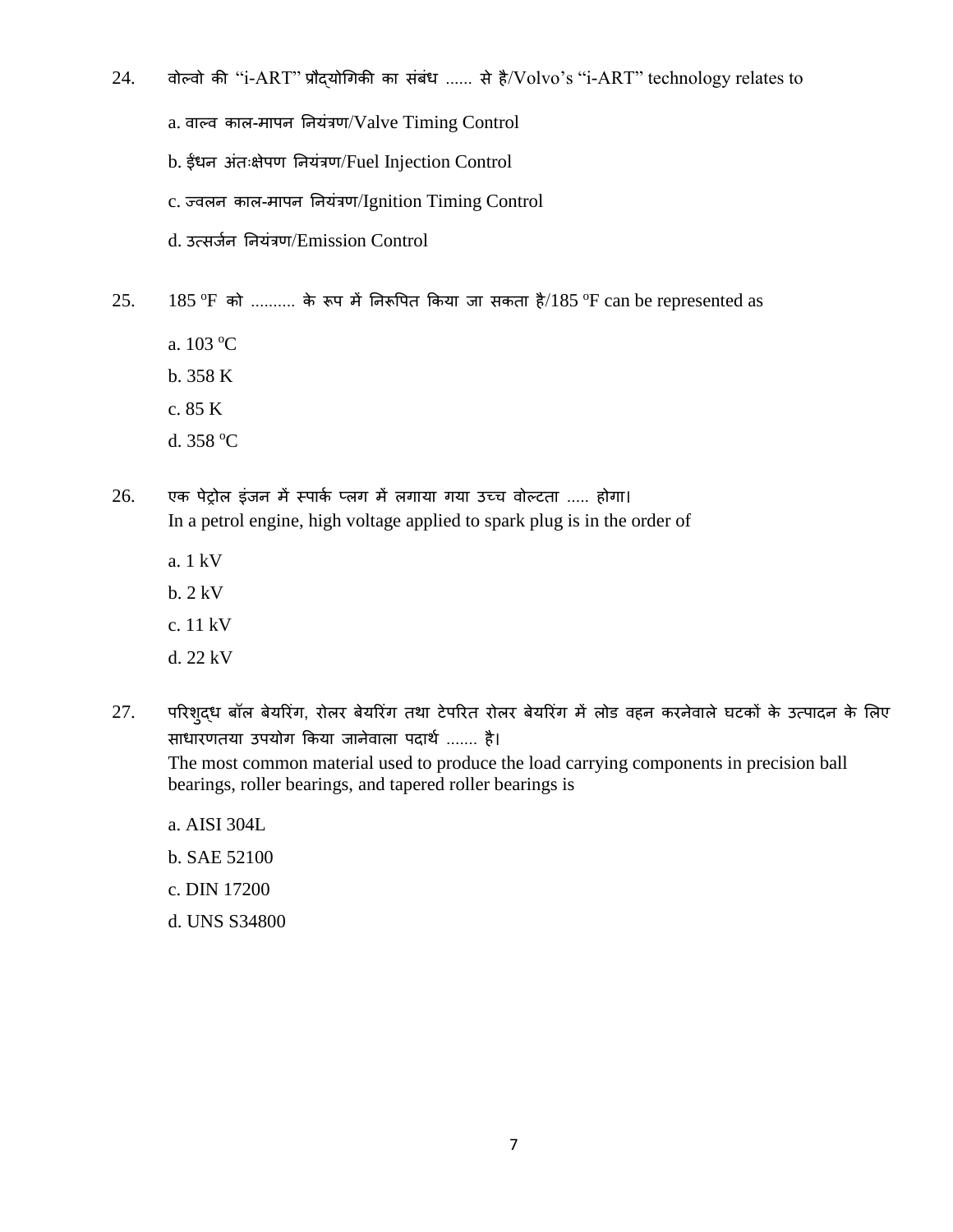- $28.$  एक प्ररूपी डीजल ऑक्सीकारक उत्प्रेरक में साधारणतया उपयोग किया जानेवाला पदार्थ ....... है। Commonly used materials in a typical diesel oxidation catalyst are
	- a. प्लैटिनम, ऐलुमिना/Platinum, alumina
	- b. पैलेडियम, कैल्सियम कार्बाइड/Palladium, calcium carbide
	- c. तिैहटनम, फॉकफोरस/Platinum, phosphorus
	- d. रोडडयम, पोटैलशयम/Rhodium, potassium
- 29. एक बैटरी की सी20 रेटिंग का मतलब यह है कि/A C20 rating of a battery means
	- a. बैटरी को 20 घंटे की अवधि के दौरान पूर्ण रूप से विसर्जित किया गया है। the battery has been completely discharged over a period of 20 hours
	- b. बैटरी को 20 घंटे की अवधि के दौरान पूर्ण रूप से आवेशित किया गया है। the battery has been fully charged over a period of 20 hours
	- c. बैटरी की क्षमता 20 Ah है।

the battery has a capacity of 20 Ah

 $d. 20^{\circ}$ C पर बैटरी क्षमता।

Battery capacity at 20<sup>o</sup>C

- 30. कार का वातरोधी ....... से बना है/Car windshields are made of
	- a. चर्मलित कांच/Toughened glass
	- b. स्तरित कांच/Laminated Glass
	- c. अनीलित कांच/Annealed glass
	- d. टेंपरित कांच/Tempered glass
- 31. एक प्रत्यावर्तित्र की अनुमत धारा ......... वेग पर उसका निर्गम है। The rated current of an alternator is its output at a speed of
	- a. 6000 rpm
	- b. 4000 rpm
	- c. 8000 rpm
	- d. 2500 rpm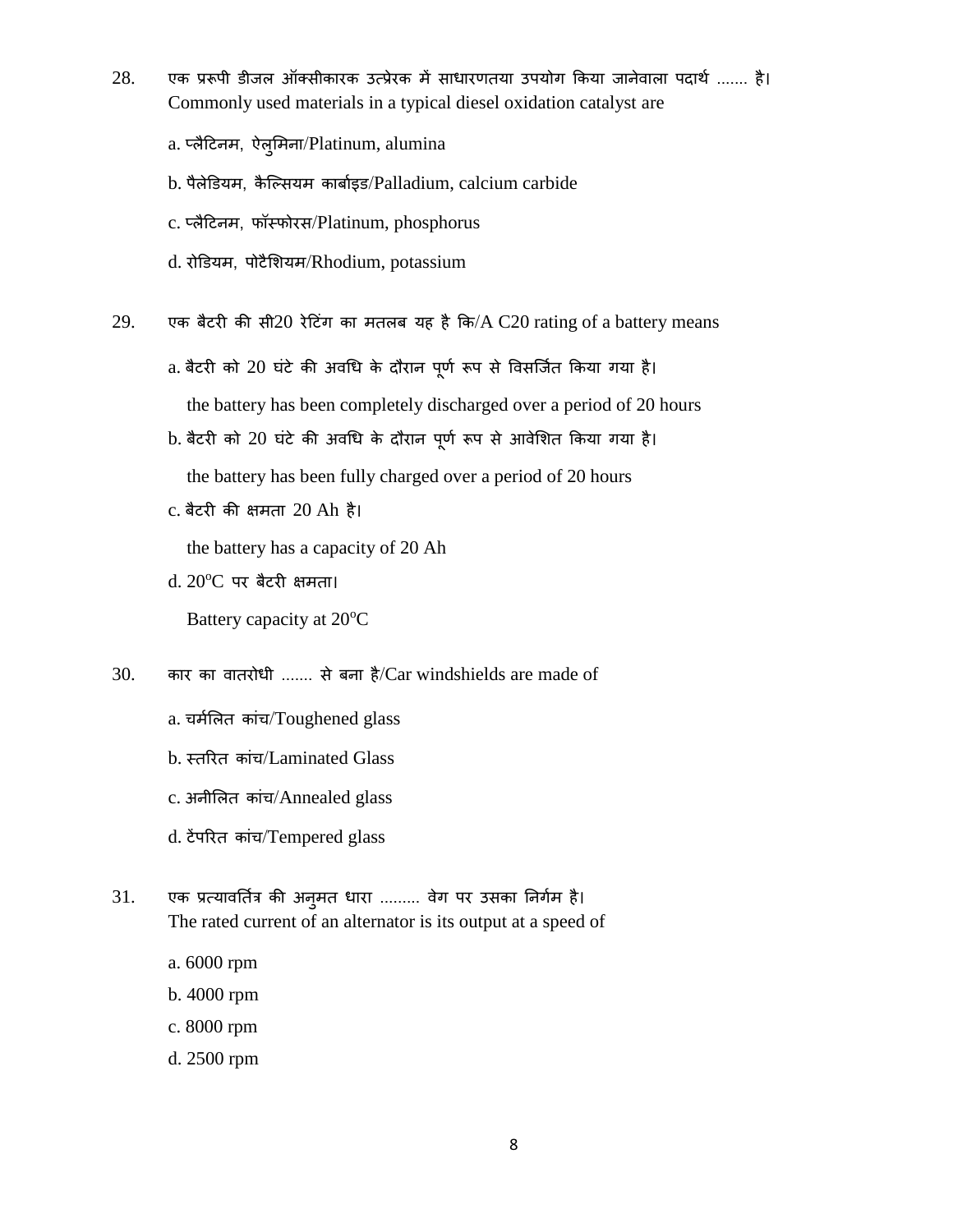32. चगयर र्ेिों में ईपी योज्यों को ....... में सन्म्मचिर् नहीां ककय गय है। In gear oils, EP additives are not blended in

- a. API GL-1 b. API GL-3 c. API GL-5 d. उपर्युक्त में से कोई भी नहीं/None of the above
- $33.$  एक ग्रहीय गियर प्रणाली में आतप गियर के 50 दंत, ग्रह गियर के 40 दंत और बाहरी वलय के 220 दंत हैं। जब इस आतप गियर को अभिबद्ध किया गया, तो बाहरी वलय के कोणीय वेग के साथ ग्रह वाहक का अन्पात ....... है। In a planetary gear system, the sun gear has 50 teeth, planet gear has 40 teeth, and outer ring has 220 teeth. When sun gear is locked, the ratio of angular velocity of outer ring to planet carrier is
	- a. -4.40
	- b. 1.23
	- c. 5.40
	- d. 0.84
- 34. 80 मीटर ऊँचे टावर के ऊपर से 10 मीटर प्रति सेकण्ड के वेग पर एक गेंद को क्षैतिज फेंका जाता है। उसे ज़मीन पर आकर टकराने के लिए जो समय लगता है, उसका पता लगाएं। मान लें कि  $\rm g = 10 \ m/s^2$ A ball is thrown horizontally from top of an 80 m tall tower, with a velocity of 10 m/s. Find the time taken by it to hit the ground. Consider  $g = 10 \text{ m/s}^2$ 
	- $a. 4$  सेकण्ड/ $s$
	- b. 8 सेकण्ड/s
	- c. 3 सेकण्ड/s
	- d. डाटा अपर्याप्त/Data insufficient
- 35. जब बैटरी का चार्ज आधा (50%) हो, तो एक सीस अम्ल सेल में विद्युत-अपघट्य का विशिष्ट घनत्व ........ होता है। When the battery is half (50%) charged, specific gravity of electrolyte in a lead acid cell is
	- a. 1.00
	- b. 1.07
	- c. 1.17
	- d. 1.27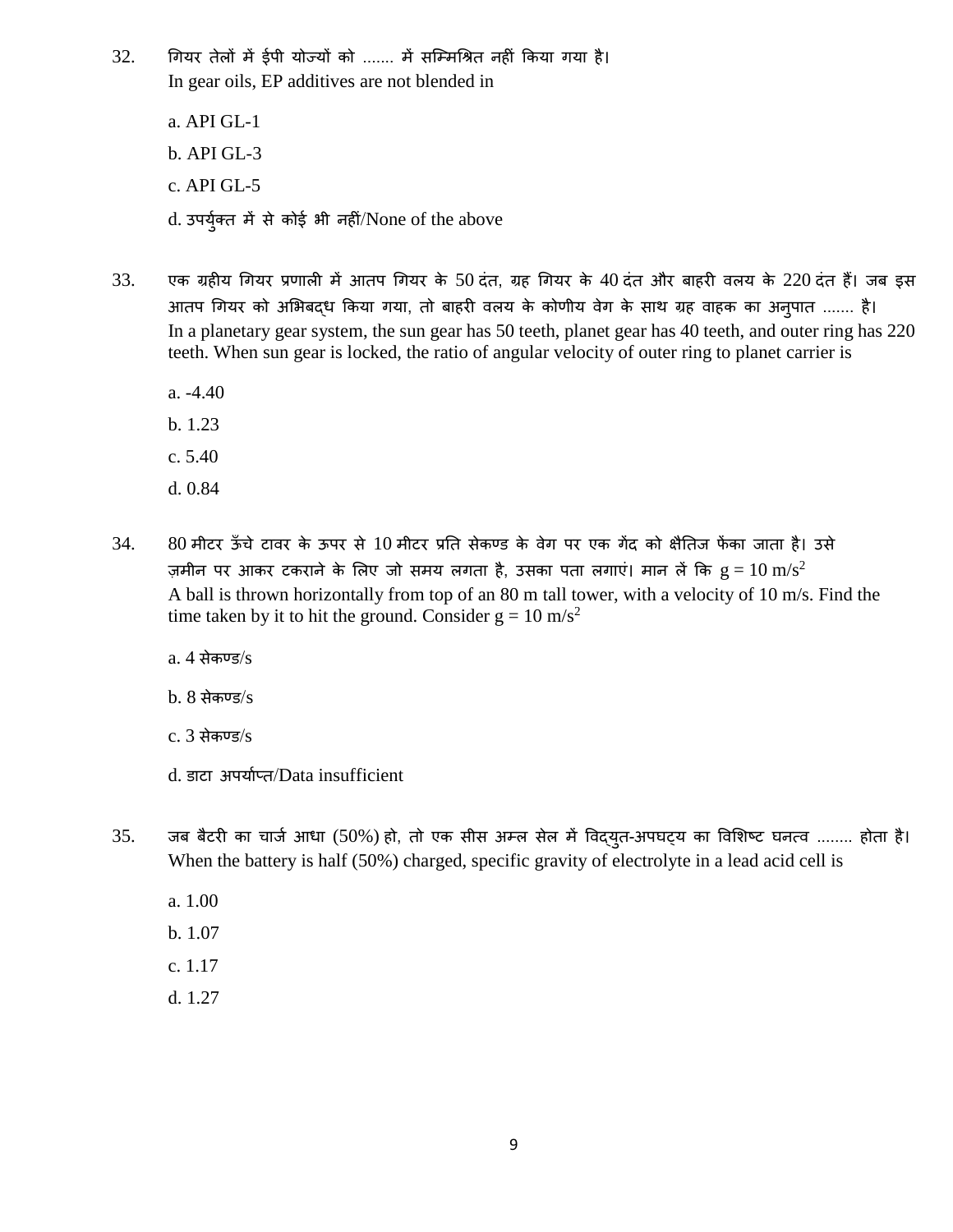- 36. आधुनिक कारों के इंजन में वायु प्रवाह को ...... द्वारा मापित किया जाता है। In modern cars, air flow into an engine is measured by
	- a. रंध्रमापी/Orifice meter
	- b. तप्त तार संवेदक/Hot wire sensor
	- c. वैन्ट्रीमापी/Venturi meter
	- d. वाय् संघट्ट-दाब नलिका/Pitot tube
- 37. टेस्ला मोडल 3 बैटरी पैक में अनिवार्य रूप से ........ का समुच्चयन होता है। Tesla Model 3 battery pack essentially consists of an assembly of
	- a. ईंधन सेल/Fuel cells
	- b. लिथियम आयन सेल/Lithium ion cells
	- c. निकैल कैडमियम सेल/Nickel cadmium cells
	- d. निकैल-धातु हाइड्राइड सेल/Nickel Metal hydride cells
- 38. एक कार के वातान्कूलन में प्रयुक्त प्रशीतक क्या है? What is the refrigerant in a car air conditioner?
	- a. R402b
	- b. R245fa
	- c. R134a
	- d. R12
- 39. निम्नलिखित आइसी इंजनों को उनकी ऊष्मीय दक्षता के वर्धमान क्रम में वर्गीकृत करें। Arrange the following IC engines in increasing order of thermal efficiency
	- 1. चार-स्ट्रोक पेट्रोल इंजन/four-stroke petrol engine
	- 2. उच्च-वेग ट्रक डीजल इंजन/high-speed truck diesel engine
	- 3. दो-स्ट्रोक पेट्रोल इंजन/two-stroke petrol engine
	- 4. निम्न-वेग बड़ा डीजल इंजन/low-speed large diesel engine
	- a. 4,3,2,1
	- b. 3,2,4,1
	- c. 3,1,2,4
	- d. 2,4,1,3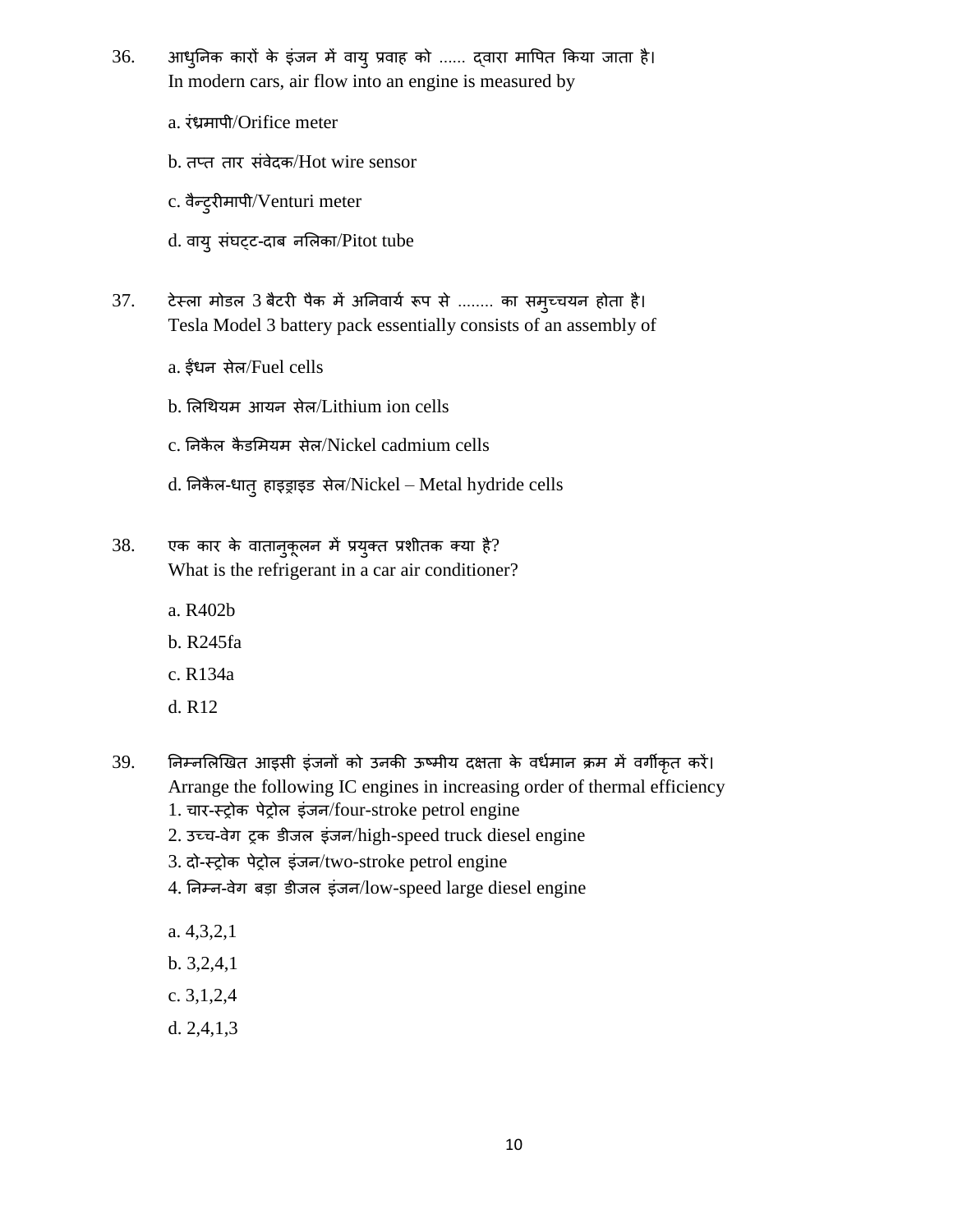40. सीधे अंतःक्षेपण स्पार्क ज्वलन (डीआइएसआइ) इंजनों में औसत बिंदुक आकार ........ रेंज में होता है। Average droplet size in direct injection spark ignition (DISI) engines is in the range

- a.  $1 5 \mu m$
- b.  $10 25 \mu m$
- c.  $100 150 \mu m$
- d.  $200 300 \mu m$
- 41. एक 4-सिलिंडर इंजन पर मोर्स परीक्षण के दौरान, स्थिर वेग पर ब्रेक शक्ति के निम्नलिखित माप निकाले गए थे: During a Morse test on a 4-cylinder engine, following measurements of brake power were taken at constant speed:

सभी सिलिंडर ज्वालन करने पर/All cylinders firing  $3037 \text{ kW}$ सिलिंडर 1 का ज्वालन नहीं करने पर/Number 1 cylinder not firing 2102 kW सिलिंडर 2 का ज्वालन नहीं करने पर/Number 2 cylinder not firing 2102 kW सिलिंडर 3 का ज्वालन नहीं करने पर/Number 3 cylinder not firing 2100 kW सिलिंडर 4 का ज्वालन नहीं करने पर/Number 4 cylinder not firing 2098 kW

इंजन की यांत्रिक दक्षता (प्रतिशत में) ........ है/The mechanical efficiency of the engine (in %) is

- a. 91.53%
- b. 85.07%
- c. 81.07%
- d. 61.22%
- 42. एक आर्क वेल्डन प्रक्रिया में वेल्डन के वेग को दुगुना किया जाता है। सभी अन्य प्रक्रम प्राचल स्थिर रहने पर वेल्ड बीड का परिच्छेदीय क्षेत्रफल ........ होगा।

In an arc welding process, welding speed is doubled. Assuming all other process parameters to be constant, the cross sectional area of the weld bead will

- a.  $25%$  तक वर्धित होगी/Increase by  $25%$
- b.  $50\%$  तक वर्धित होगी /Increase by  $50\%$
- c. 25 % र्क कम होगी/Reduce by 25 %
- d. 50 % र्क कम होगी/Reduce by 50%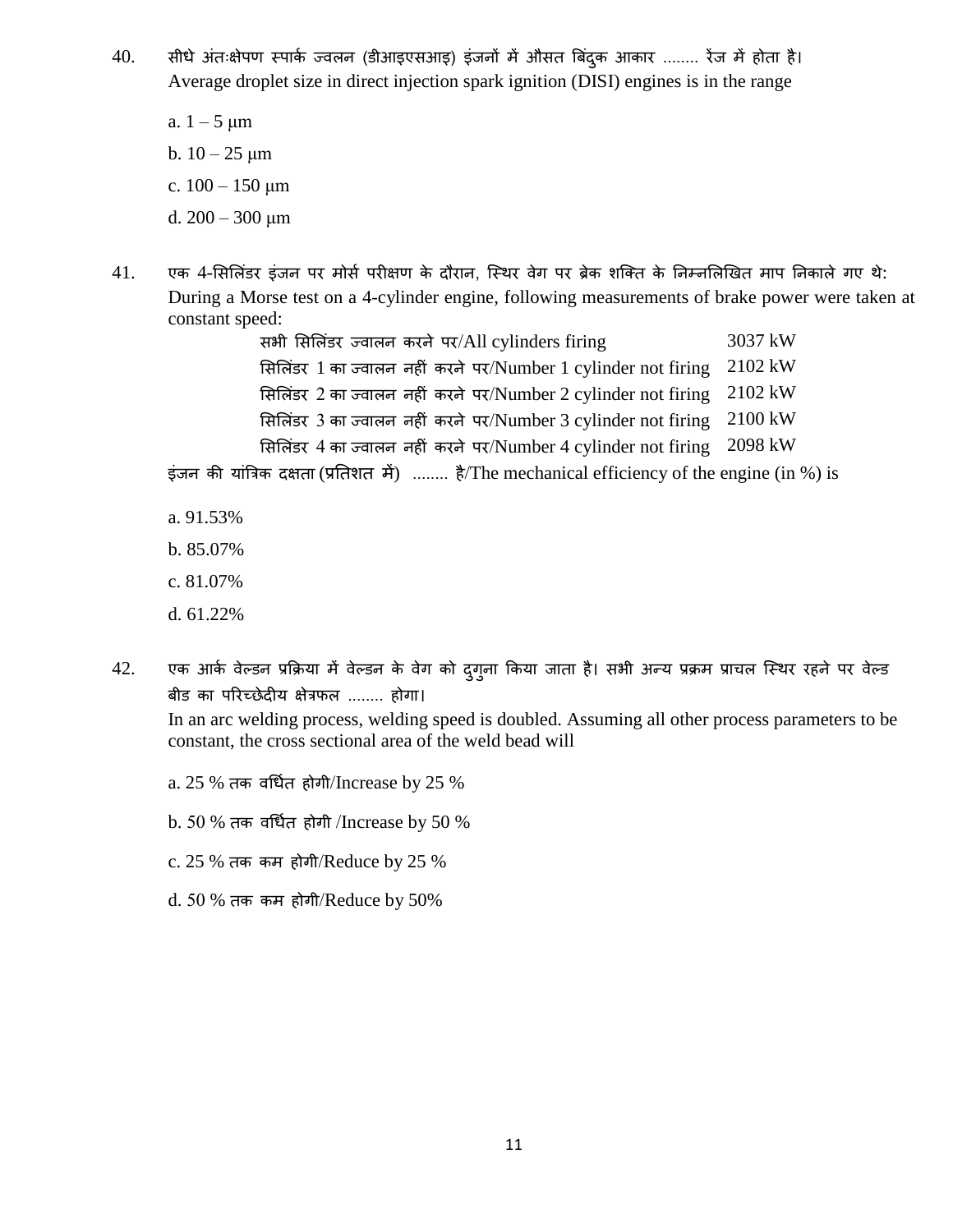$43.$  एक धात् रूपण प्रचालन में जब पदार्थ पराभव होना प्रारंभ करता है, मुख्य प्रतिबल σ $1 = 6 \text{ MPa}$ , σ $2 = -10 \text{ MPa}$  $\sigma$ 3=  $0$  हैं। फ़ान मिज़ेज निकष के अनुसरण पराभव प्रतिबल ...... है। In a metal forming operation when the material has just started yielding, the principal stresses are:  $σ1 = 6 MPa$ ,  $σ2 = -10 MPa$   $σ3 = 0$ . Following von Mises criterion, the yield stress is

a. 10 MPa

- b. 11.6 MPa
- c. 14 MPa
- d. 16 MPa
- $44.$  नीचे दिए गए आरेख में 50 kN तनन भार को अक्षतः 10 मिलिमीटर मोटा एक समलंब प्लेट में लगाया जाता है। लंबाई में कितनी वृद्धि होगी? (मान लें कि $E = 220$  Gpa) In the diagram shown below, a tensile load of 50 kN is applied axially to a trapezoidal plate of

thickness 10 mm. What is the increase in length? (Consider  $E = 220$  Gpa)



 $a. 0.10$  मिलिमीटर/mm

 $b. 0.161$  मिलिमीटर/mm

- c. 0.126 लमलिमीटर/mm
- d. 0.56 लमलिमीटर/mm
- $45.$  *F* लोड में प्रचालन करती एक बॉल बेयरिंग का जीवनकाल  $16000$  घंटे हैं। बेयरिंग का जीवनकाल, घंटों में, कितना होगा अगर लोड को द्**ग्**ना कर  $2F$  किया जाता है?

A ball bearing operating at a load *F* has 16000 hours of life. The life of the bearing, in hours, when the load is doubled to 2*F* is

- a. 8000
- b. 2000
- c. 4000
- d. 1000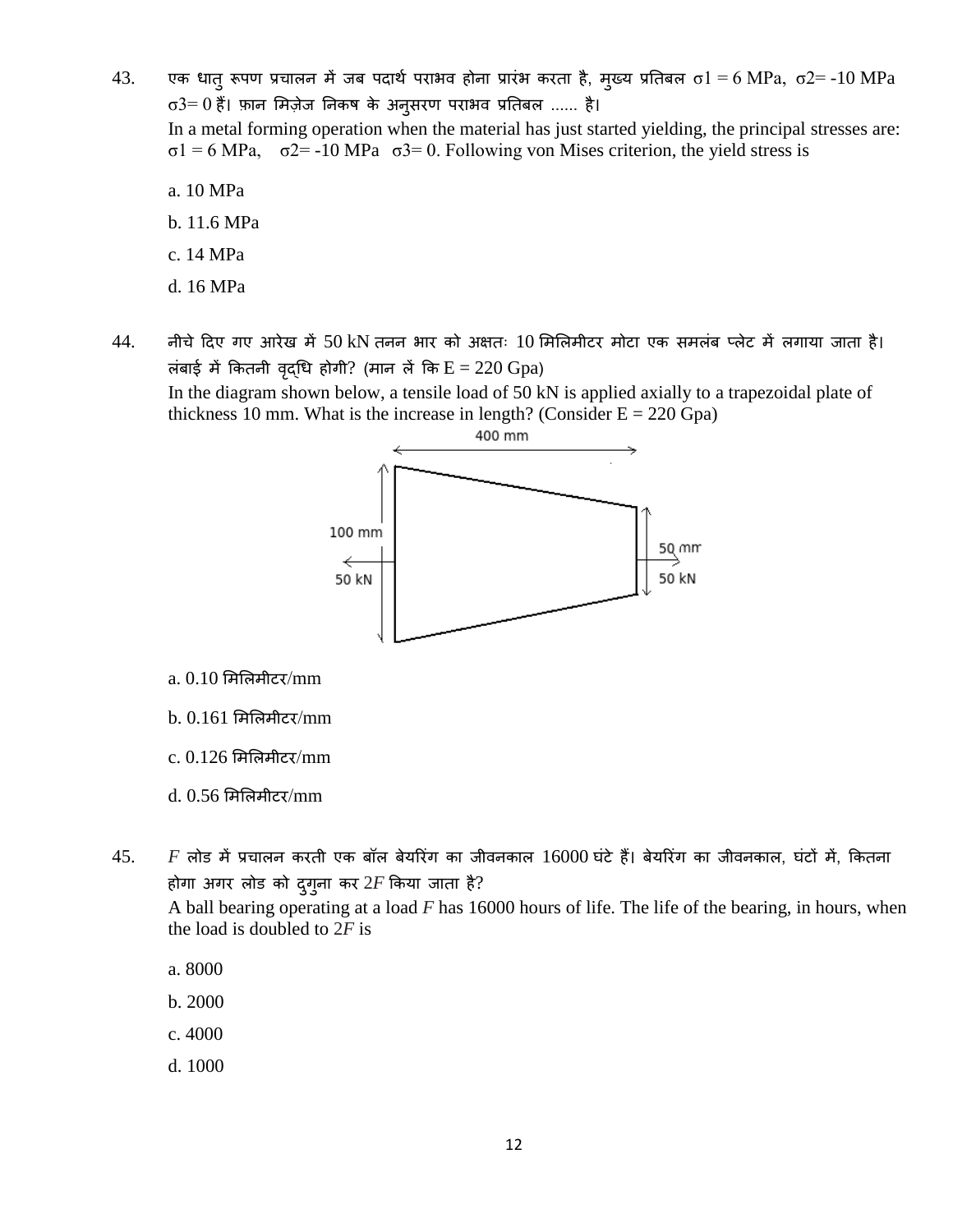- 46. दो कुंइलिनी तनन कमानी, जो एक समान पदार्थ की हों और जिसके माध्य कुंइली व्यास व भार समरूप हों, एवं इसके तारों का व्यास *d* और *d/*2 हो, तो उनका दुर्नम्यता अनुपात ....... है। Two helical tensile springs of the same material and having identical mean coil diameter and weight, have wire diameters *d* and *d*/2. The ratio of their stiffness is
	- a. 1
	- b. 4
	- c. 64
	- d. 128
- 47. निम्नलिखित में कौन 14:1 के उच्च संपीड़न अनुपात पर, मज़दा के स्काईऐक्टीव-जी सीधा अंतःक्षेपित पेट्रोल इंजन की सहायता करता है।

Which of the following helps Mazda's Skyactive-G direct injection petrol engine at compression ratio as high as 14:1?

a. EGR

- b. 4-2-1 निष्कास प्रणाली/4-2-1 Exhaust System
- c. दो चरण टर्बोचार्जर/Two Stage Turbocharger
- d. परिवर्ती सिलिंडर प्रबंधन/Variable Cylinder Management
- 48. एसआइ इंजन में प्रयोग के लिए, निम्नलिखित ईंधन ग्रुपों को उनकी वर्धमान अधिस्फोटन प्रवृत्ति के क्रम में वर्गीकृत करें।

For SI Engine application, arrange the following fuel groups in the order of increasing detonation tendency

1. पैराफिन/Paraffin 2. ओलिफिन/Olefin 3. नैफ़्थलीन/Naphthalene 4. ऐरोमैटिक/Aromatic

a. 1, 2, 3, 4

- b. 1, 3, 4, 2
- c. 4, 3, 1, 2
- d. 4, 3, 2, 1
- 49. अंतःक्षेपित्र द्वारा कणन प्राप्त करने के लिए द्रव ईंधन भंजन हेत् मूलभूत प्राचल ....... है। The parameter that is fundamental to liquid fuel breakup towards atomization by injector
	- a. बोश संख्या/Bosch number
	- b. वेबर संख्या/Weber number
	- c. पेक्लेट संख्या/Peclet number
	- d. नूड्सन संख्या/Knudsen number